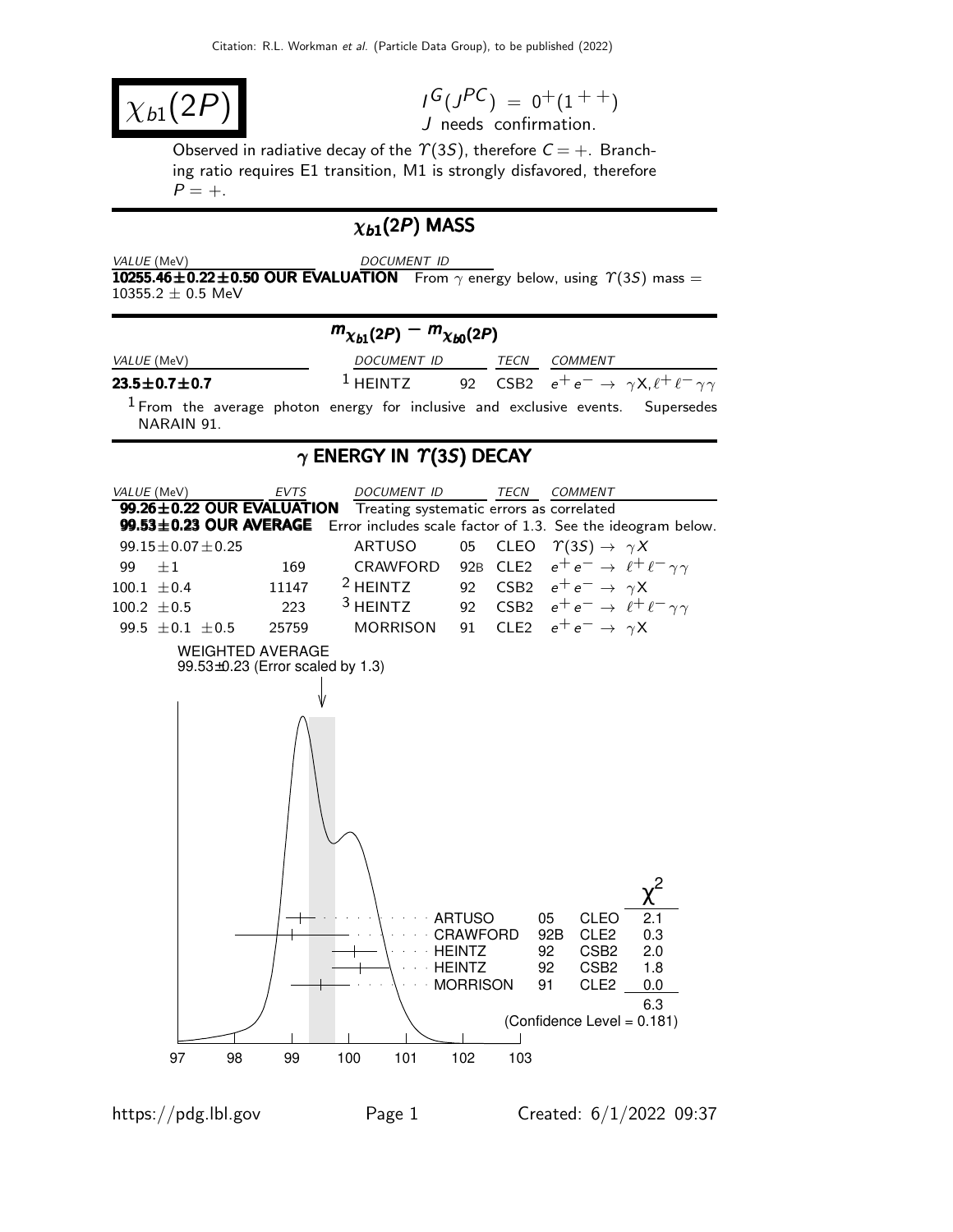$2A$  systematic uncertainty on the energy scale of 0.9% not included. Supersedes NARAIN 91.

 $3A$  systematic uncertainty on the energy scale of 0.9% not included. Supersedes HEINTZ 91.

 $\gamma$  energy in  $\gamma$ (3S) decay (MeV)

|                       | Mode                                                                                                       | Fraction $(\Gamma_i/\Gamma)$   |
|-----------------------|------------------------------------------------------------------------------------------------------------|--------------------------------|
|                       | $\Gamma_1 \quad \omega \Upsilon(15)$                                                                       | $(1.63^{+0.40}_{-0.34})$ %     |
|                       | $\Gamma_2 \gamma \gamma$ (2S)                                                                              | $(18.1 \pm 1.9)$ %             |
|                       | $\Gamma_3$ $\gamma$ $\gamma$ (15)                                                                          | $(9.9 \pm 1.0)$ %              |
| $\Gamma_4$            | $\pi \pi \chi_{b1}(1P)$                                                                                    | $(9.1 \pm 1.3) \times 10^{-3}$ |
| $\Gamma_5$            | $D^0 X$                                                                                                    | $(8.8 \pm 1.7)$ %              |
| $\Gamma_6$            | $\pi^+\pi^-$ K $^+$ K $^-\pi^0$                                                                            | $(3.1 \pm 1.0) \times 10^{-4}$ |
| $\Gamma_7$            |                                                                                                            | $(1.1 \pm 0.5) \times 10^{-4}$ |
| $\Gamma_8$            | $2\pi^+\pi^-$ K $^-$ K $^0_S$<br>2 $\pi^+\pi^-$ K $^-$ K $^0_S$ 2 $\pi^0$                                  | $(7.7 \pm 3.2) \times 10^{-4}$ |
| $\Gamma_{\mathsf{Q}}$ | $2\pi$ <sup>+</sup> $2\pi$ <sup>-</sup> $2\pi$ <sup>0</sup>                                                | $(5.9 \pm 2.0) \times 10^{-4}$ |
|                       | $\Gamma_{10}$ $2\pi^+2\pi^- K^+ K^-$                                                                       | $(10 \pm 4) \times 10^{-5}$    |
|                       | $\Gamma_{11}$ $2\pi^+ 2\pi^- K^+ K^- \pi^0$                                                                | $(5.5 \pm 1.8) \times 10^{-4}$ |
|                       | $\Gamma_{12}$ $2\pi^+ 2\pi^- K^+ K^- 2\pi^0$                                                               | $(10 \pm 4) \times 10^{-4}$    |
|                       | $\Gamma_{13}$ $3\pi^+ 2\pi^- K^- K^0_S \pi^0$                                                              | $(6.7 \pm 2.6) \times 10^{-4}$ |
|                       | $\Gamma_{14}$ $3\pi$ <sup>+</sup> $3\pi$ <sup>-</sup>                                                      | $(1.2 \pm 0.4) \times 10^{-4}$ |
|                       | $\Gamma_{15}$ $3\pi$ <sup>+</sup> $3\pi$ <sup>-</sup> $2\pi$ <sup>0</sup>                                  | $(1.2 \pm 0.4) \times 10^{-3}$ |
|                       | $\Gamma_{16}$ $3\pi$ <sup>+</sup> $3\pi$ <sup>-</sup> $K$ <sup>+</sup> $K$ <sup>-</sup>                    | $(2.0 \pm 0.8) \times 10^{-4}$ |
|                       | $\Gamma_{17}$ $3\pi$ <sup>+</sup> $3\pi$ <sup>-</sup> $K$ <sup>+</sup> $K$ <sup>-</sup> $\pi$ <sup>0</sup> | $(6.1 \pm 2.2) \times 10^{-4}$ |
|                       | $\Gamma_{18}$ $4\pi$ <sup>+</sup> $4\pi$ <sup>-</sup>                                                      | $(1.7 \pm 0.6) \times 10^{-4}$ |
|                       | $\Gamma_{19}$ $4\pi$ <sup>+</sup> $4\pi$ <sup>-</sup> $2\pi$ <sup>0</sup>                                  | $(1.9\ \pm0.7\ )\times10^{-3}$ |

### $\chi_{b1}(2P)$  DECAY MODES

## $\chi_{b1}(2P)$  BRANCHING RATIOS

Γ $(\omega \; \Upsilon(1S))$ /Γ<sub>total</sub> Γ<sub>1</sub>/Γ VALUE (units 10<sup>-2</sup>) EVTS DOCUMENT ID TECN COMMENT  $1.63 + 0.35 + 0.16$ <br> $-0.31 - 0.15$  32.6  $^{+6.9}_{-6.1}$  4 CRONIN-HEN..04 CLE3  $\gamma(35) \rightarrow \gamma \omega \gamma(15)$  $^{4}$ Using B $(\varUpsilon(3S) \rightarrow \gamma \chi_{b1}(2P)) = (11.3 \pm 0.6)\%$  and B $(\varUpsilon(1S) \rightarrow \ell^+ \ell^-) = 2$  $B(\Upsilon(1S) \rightarrow \mu^+ \mu^-) = 2 (2.48 \pm 0.06)\%.$ 

| $\Gamma(\gamma \; \gamma(2S))/\Gamma_{\rm total}$                                   |             |                    |                 |             |                                                               | $\Gamma_2$ /I |
|-------------------------------------------------------------------------------------|-------------|--------------------|-----------------|-------------|---------------------------------------------------------------|---------------|
| VALUE                                                                               | <b>EVTS</b> | <b>DOCUMENT ID</b> |                 | <i>TECN</i> | <b>COMMENT</b>                                                |               |
| $0.181 \pm 0.019$ OUR AVERAGE                                                       |             |                    |                 |             |                                                               |               |
| $0.211 \pm 0.017 \pm 0.019$                                                         |             | $5,6,7$   FFS      |                 |             | 14M BABR $\Upsilon(3S) \rightarrow \gamma \gamma \mu^+ \mu^-$ |               |
| $0.190 \pm 0.018 \pm 0.017$                                                         | 4.3k        | $8$ I FFS          |                 |             | 11J BABR $\Upsilon(3S) \rightarrow X\gamma$                   |               |
| $0.206 \pm 0.035 \pm 0.019$                                                         |             | 5,9 CRAWFORD       |                 |             | 92B CLE2 $e^+e^- \rightarrow \ell^+ \ell^- \gamma \gamma$     |               |
| $0.132 \pm 0.018 \pm 0.012$                                                         |             | $5,10$ HFINTZ      | 92 <sub>o</sub> |             | CSB2 $e^+e^- \rightarrow \ell^+ \ell^- \gamma \gamma$         |               |
| <sup>5</sup> Assuming B( $\Upsilon(2S) \rightarrow \mu^+ \mu^-$ ) = (1.93 ± 0.17)%. |             |                    |                 |             |                                                               |               |

https://pdg.lbl.gov Page 2 Created: 6/1/2022 09:37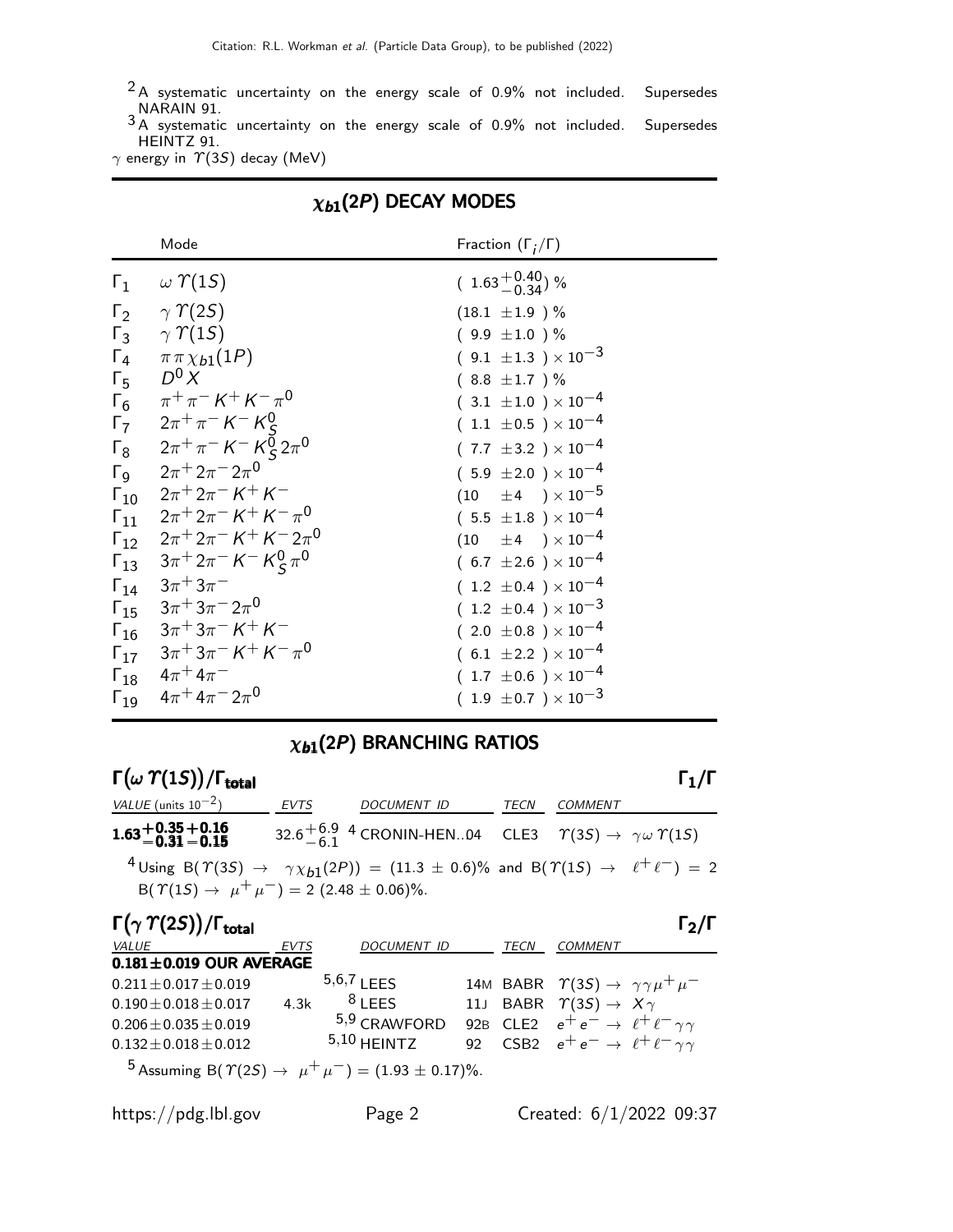$^6$ LEES 14Μ quotes Γ $(\chi_{b1}(2P) \to \; \gamma \; \gamma(2S))/$ Γ $_{\rm total} \; \times \;$  Γ $(\; \gamma(3S) \to \; \gamma \chi_{b1}(2P))/$ Γ $_{\rm total}$  $= (2.66 \pm 0.22)\%$  combining the results from  $\varUpsilon(3S) \rightarrow \ \gamma \gamma \mu^+ \mu^-$  samples with and without photon conversions.

 $^7$ LEES 14M reports  $[\Gamma(\chi_{b1}(2P) \to \gamma \varUpsilon(2S))/\Gamma_{\text{total}}] \times [B(\varUpsilon(3S) \to \gamma \chi_{b1}(2P))] =$  $(2.66 \pm 0.22) \times 10^{-2}$  which we divide by our best value B( $\Upsilon(35) \rightarrow \gamma \chi_{b1}(2P)$ ) =  $(12.6 \pm 1.2) \times 10^{-2}$ . Our first error is their experiment's error and our second error is the systematic error from using our best value.

 $^8$ LEES 11J reports  $[\Gamma(\chi_{b1}(2P) \rightarrow \gamma \varUpsilon(2S))/\Gamma_{\rm total}]\times[{\cal B}(\varUpsilon(3S) \rightarrow \gamma \chi_{b1}(2P))] =$  $(2.4 \pm 0.1 \pm 0.2) \times 10^{-2}$  which we divide by our best value B( $\Upsilon(3S) \rightarrow \gamma \chi_{b1}(2P)$ )  $= (12.6 \pm 1.2) \times 10^{-2}$ . Our first error is their experiment's error and our second error is the systematic error from using our best value.

 $^9$ CRAWFORD 92B quotes  $\mathsf{B}(\varUpsilon(3S) \to -\gamma \chi_{b1}(2P)) \times \mathsf{B}(\chi_{b1}(2P) \to -\gamma \varUpsilon(2S)) \times 2$  $B(\Upsilon(2S) \to \ell^+ \ell^-) = (10.23 \pm 1.20 \pm 1.26) 10^{-4}.$ 

 $^{10}$  Recalculated by us. HEINTZ 92 quotes B $(\Upsilon(3S) \to -\gamma \chi_{b1}(2P)) \times {\rm B}(\chi_{b1}(2P) \to$  $\gamma \Upsilon(2S)$  = (2.29 ± 0.23 ± 0.21) % using B( $\Upsilon(2S) \rightarrow \mu^+ \mu^-$ ) = (1.44 ± 0.10)%. Supersedes HEINTZ 91.

Γ $(\gamma \; \gamma(1S))$ /Γ<sub>total</sub> Γ<sub>3</sub>/Γ )/Γ<sub>total</sub> Γ<sub>3</sub>/Γ VALUE  $EVTS$  DOCUMENT ID TECN COMMENT **0.099±0.010 OUR AVERAGE**<br>0.107 + 0.006 + 0.010  $11,12,13$  LEES  $0.107 \pm 0.006 \pm 0.010$   $11,12,13$  LEES  $14M$  BABR  $\Upsilon(3S) \rightarrow \gamma \gamma \mu^+ \mu^-$ <br> $0.098 \pm 0.005 \pm 0.009$   $15k$   $14$  LEES  $11J$  BABR  $\Upsilon(3S) \rightarrow X \gamma$  $0.098 \pm 0.005 \pm 0.009$  15k <sup>14</sup> LEES 11J BABR  $\Upsilon(3S) \to X \gamma$ <br> $0.103 \pm 0.023 \pm 0.009$  11,15 CRAWFORD 92B CLE2  $e^+e^- \to \ell^+ \ell$  $0.103 \pm 0.023 \pm 0.009$   $11,15$  CRAWFORD 92B CLE2  $e^+e^- \rightarrow \ell^+ \ell^- \gamma \gamma$ <br> $0.075 \pm 0.010 \pm 0.007$   $11,16$  HEINTZ 92 CSB2  $e^+e^- \rightarrow \ell^+ \ell^- \gamma \gamma$  $0.075\pm0.010\pm0.007$  11,16 HEINTZ 92 CSB2  $e^+e^- \rightarrow \ell^+ \ell^- \gamma \gamma$ 

11 Assuming B( $\mathcal{T}(1S) \to \mu^+ \mu^-) = (2.48 \pm 0.05)\%$ .

 $^{12}$  LEES 14Μ quotes Γ $(\chi_{b1}(2P) → γT(1S))/\Gamma_{total} × Γ(T(3S) → γ\chi_{b1}(2P))/\Gamma_{total}$  $= (13.48 \pm 0.72) \times 10^{-3}$  combining the results from samples of  $\gamma(35) \rightarrow \gamma \gamma \mu^+ \mu^$ with and without converted photons.

 $^{13}$ LEES 14M reports  $[\Gamma(\chi_{b1}(2P) \to~\gamma\,\Upsilon(1S))/\Gamma_{\rm total}]\,\times\,[\rm B(\,\Upsilon(3S) \to~\gamma\chi_{b1}(2P))] =$  $(13.48 \pm 0.72) \times 10^{-3}$  which we divide by our best value B( $\Gamma(3S) \rightarrow \gamma \chi_{b1}(2P)$ ) =  $(12.6 \pm 1.2) \times 10^{-2}$ . Our first error is their experiment's error and our second error is the systematic error from using our best value.

 $^{14}$ LEES 11J reports  $[\Gamma(\chi_{b1}(2P) \rightarrow \gamma \varUpsilon(1S))/\Gamma_{\text{total}}] \times [B(\varUpsilon(3S) \rightarrow \gamma \chi_{b1}(2P))] =$  $(12.4 \pm 0.3 \pm 0.6) \times 10^{-3}$  which we divide by our best value B( $\Upsilon(3S) \rightarrow \gamma \chi_{b1}(2P)$ )  $= (12.6 \pm 1.2) \times 10^{-2}$ . Our first error is their experiment's error and our second error is the systematic error from using our best value.

 $^{15}$ CRAWFORD 92B quotes B $(\varUpsilon(3S) \rightarrow \ \ \gamma \chi_{b1}(2P)) \ \times {\bf \mathsf{B}}(\chi_{b1}(2P) \rightarrow \ \ \gamma \ \varUpsilon(1S)) \ \times \ 2$  $B(\Upsilon(1S) \rightarrow \ell^+ \ell^-) = (6.47 \pm 1.12 \pm 0.82) 10^{-4}.$ 

 $^{16}$ Recalculated by us.  $\,$  HEINTZ 92 quotes B $(\, \gamma(3S) \, \rightarrow \, \, \, \gamma \chi_{b1}(2P) )\, \times\, \mathsf{B}(\chi_{b1}(2P) \, \rightarrow \,$  $\gamma \Upsilon(15)$  = (0.91  $\pm$  0.11  $\pm$  0.06)% using B( $\Upsilon(15) \rightarrow \mu^+ \mu^-$ ) = (2.57  $\pm$  0.05)%. Supersedes HEINTZ 91.

 $\Gamma(\pi \pi \chi_{b1}(1P))/\Gamma_{\rm total}$  Γ<sub>4</sub>/Γ VALUE (units  $10^{-3}$ ) ) EVTS DOCUMENT ID TECN COMMENT  $9.1 \pm 1.3$  OUR AVERAGE 9.2 $\pm$ 1.1 $\pm$ 0.8 31k <sup>17</sup> LEES 11C BABR  $e^+e^- \rightarrow \pi^+\pi^- X$  $8.6 \pm 2.3 \pm 2.1$ 18 CAWLFIELD 06 CLE3  $\Upsilon(3S) \rightarrow 2(\gamma \pi \ell)$ 17 LEES 11C measures  $B(\Upsilon(35) \rightarrow \chi_{b1}(2P)X) \times B(\chi_{b1}(2P) \rightarrow \chi_{b1}(1P)\pi^+\pi^-) =$  $(1.16 \pm 0.07 \pm 0.12) \times 10^{-3}$ . We derive the value assuming B( $\mathcal{T}(3S) \rightarrow \chi_{b1}(2P)X$ ) = B( $\Upsilon(3S) \rightarrow \chi_{b1}(2P)\gamma$ ) = (12.6 ± 1.2) × 10<sup>-2</sup>.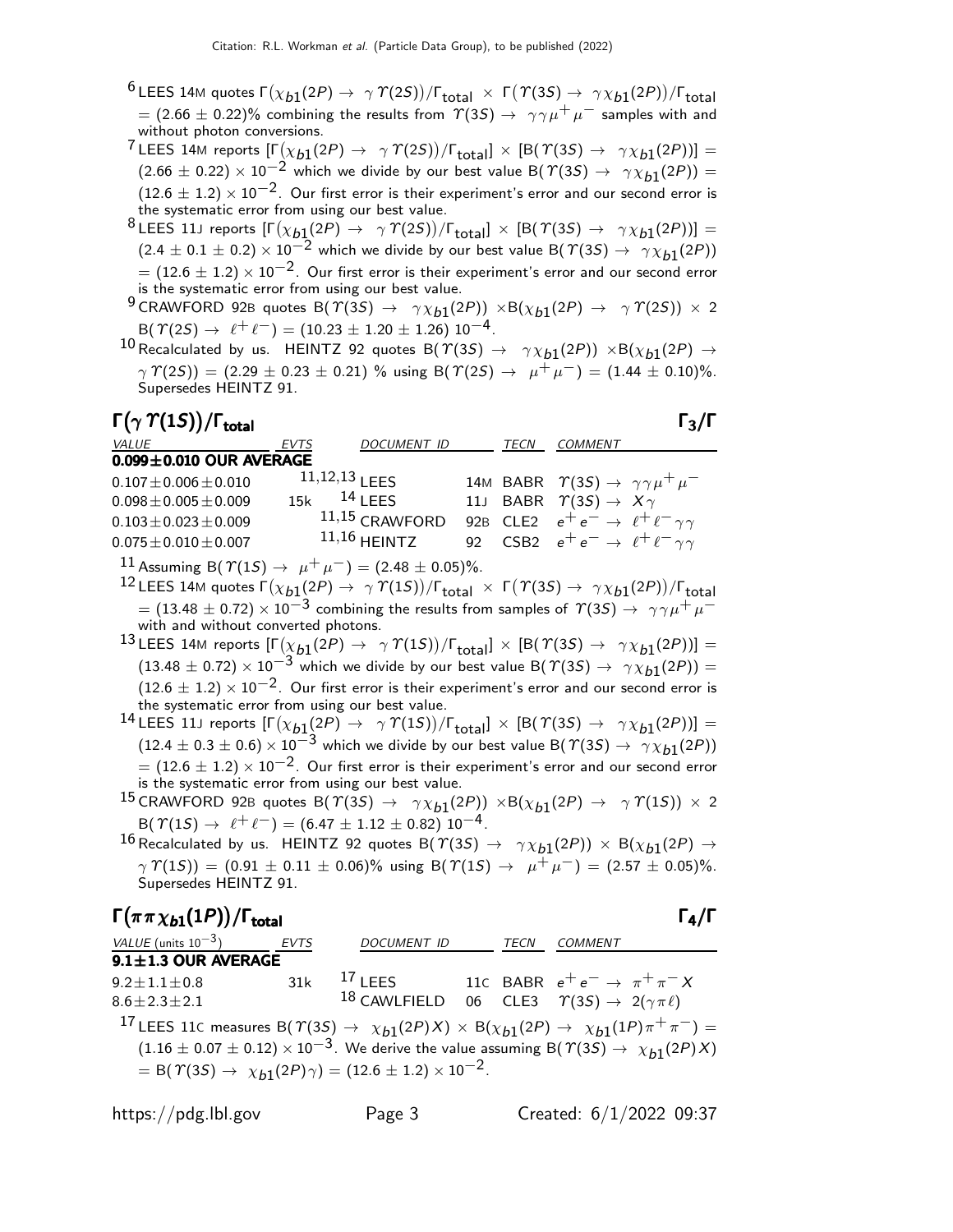$^{18}$  CAWLFIELD 06 quote  $\Gamma(\chi_b(2P) \to \pi \pi \chi_b(1P)) = 0.83 \pm 0.22 \pm 0.08 \pm 0.19$  keV assuming I-spin conservation, no D-wave contribution,  $\Gamma(\chi_{b1}(2P)) = 96 \pm 16$ keV, and  $\Gamma(\chi_{b2}(2P)) = 138 \pm 19$  keV.

| $\Gamma(D^0X)/\Gamma_{\rm total}$              |             |             |      | $\Gamma_5/\Gamma$                               |
|------------------------------------------------|-------------|-------------|------|-------------------------------------------------|
| VALUE (units $10^{-2}$ )                       | <b>EVTS</b> | DOCUMENT ID | TECN | COMMENT                                         |
| $8.8 \pm 1.5 \pm 0.8$                          | 2243        | $19$ BRIERE |      | 08 CLEO $\Upsilon(3S) \rightarrow \gamma D^0 X$ |
| $^{19}$ For $\rm \rho_{D0}$ $\rm > 2.5$ GeV/c. |             |             |      |                                                 |

$$
\Gamma(\pi^+\pi^-K^+K^-\pi^0)/\Gamma_{\text{total}}
$$

VALUE (units 10<sup>-4</sup>) EVTS DOCUMENT ID TECN COMMENT **3.1** $\pm$ **1.0** $\pm$ **0.3** 30 <sup>20</sup> ASNER 08A CLEO  $\Upsilon(3S) \rightarrow \gamma \pi^+ \pi^- \, K^+ \, K^- \pi^0$ 20 ASNER 08A reports  $[\Gamma(\chi_{b1}(2P) \rightarrow \pi^+\pi^- K^+ K^-\pi^0)/\Gamma_{\rm total}]\times [B(\Upsilon(3S) \rightarrow$  $(\gamma \chi_{b1}(2P))] = (39 \pm 8 \pm 9) \times 10^{-6}$  which we divide by our best value B( $\gamma$ (3S)  $\rightarrow$  $\gamma \chi_{b1}(2P)) = (12.6 \pm 1.2) \times 10^{-2}$ . Our first error is their experiment's error and our second error is the systematic error from using our best value.

#### $\Gamma(2\pi^+\pi^-$  K<sup>-</sup> K<sup>0</sup><sub>5</sub>  $\Gamma(2\pi^+\pi^-\,K^-\,K^0_S)/\Gamma_{\rm total}$

VALUE (units 10<sup>-4</sup>) EVTS DOCUMENT ID TECN COMMENT **1.1±0.5±0.1** 10 21 ASNER 08A CLEO  $T(3S) \to \gamma 2\pi^+ \pi^- K^- K^0_S$ S 21 ASNER 08A reports  $[\Gamma(\chi_{b1}(2P) \rightarrow 2\pi^+\pi^- K^- K^0_S)/\Gamma_{\rm total}]\times [B(\Upsilon(3S) \rightarrow$  $(\gamma \chi_{b1}(2P))] = (14 \pm 5 \pm 3) \times 10^{-6}$  which we divide by our best value B( $\gamma(3S) \rightarrow$  $\gamma \chi_{b1}(2P)) = (12.6 \pm 1.2) \times 10^{-2}$ . Our first error is their experiment's error and our second error is the systematic error from using our best value.

$$
\Gamma(2\pi^+\pi^-K^-K^0_S 2\pi^0)/\Gamma_{\text{total}}
$$

VALUE (units  $10^{-4}$ ) EVTS ) EVTS DOCUMENT ID TECN COMMENT **7.7±3.1±0.7** 15 <sup>22</sup> ASNER 08A CLEO  $\varUpsilon(3S) \to \gamma 2\pi^+ \pi^- \, K^- 2\pi^0$ 22 ASNER 08A reports  $[\Gamma(\chi_{b1}(2P) \to 2\pi^+\pi^- K^- K^0_S 2\pi^0)/\Gamma_{\rm total}]\times [B(\Upsilon(3S) \to$  $(\gamma \chi_{b1}(2P))] = (97 \pm 30 \pm 26) \times 10^{-6}$  which we divide by our best value B( $\gamma(35) \rightarrow$  $\gamma \chi_{b1}(2P)$ ) = (12.6 ± 1.2) × 10<sup>-2</sup>. Our first error is their experiment's error and our second error is the systematic error from using our best value.

$$
\begin{array}{ll}\n\Gamma(2\pi^+ 2\pi^- 2\pi^0)/\Gamma_{\text{total}} & \Gamma_9/\Gamma \\
\hline\n\text{VALUE (units 10}^{-4}) & EVTS & \text{DOCUMENT ID} & TECN & \text{COMMENT} \\
\hline\n\text{5.9} \pm 2.0 \pm 0.5 & 36 & 23 \text{ ASNER} & 08 \text{ A } \text{CLEO} & \text{T}(3S) \rightarrow \gamma 2\pi^+ 2\pi^- 2\pi^0 \\
\hline\n& 23 \text{ ASNER } 08 \text{ A reports } [\Gamma(\chi_{b1}(2P) \rightarrow 2\pi^+ 2\pi^- 2\pi^0)/\Gamma_{\text{total}}] \times [\text{B}(\Upsilon(3S) \rightarrow \gamma \chi_{b1}(2P))] \\
& = (74 \pm 16 \pm 19) \times 10^{-6} \text{ which we divide by our best value B}(\Upsilon(3S) \rightarrow \gamma \chi_{b1}(2P)) \\
& = (12.6 \pm 1.2) \times 10^{-2}. \text{ Our first error is their experiment's error and our second error is the systematic error from using our best value.}\n\end{array}
$$

$$
\begin{array}{ll}\n\Gamma(2\pi^+ 2\pi^- K^+ K^-)/\Gamma_{\text{total}} & \Gamma_{10}/\Gamma \\
\hline\n\text{VALUE (units 10}^{-4)} \text{ EVTS} & \text{DOCUMENT ID} & \text{TECN} & \text{COMMENT} \\
\text{1.0±0.4±0.1} & 12 & 24 \text{ ASNER} & 08A \text{ CLEO} & \text{T(3S)} \rightarrow \gamma 2\pi^+ 2\pi^- K^+ K^- \\
\text{24 ASNER} & 08A \text{ reports} & \left[\Gamma(\chi_{b1}(2P) \rightarrow 2\pi^+ 2\pi^- K^+ K^-)/\Gamma_{\text{total}}\right] \times \left[\text{B}(\Upsilon(3S) \rightarrow \gamma \chi_{b1}(2P))\right] = (12 \pm 4 \pm 3) \times 10^{-6} \text{ which we divide by our best value B}(\Upsilon(3S) \rightarrow \gamma \chi_{b1}(2P)) = (12.6 \pm 1.2) \times 10^{-2}. \text{ Our first error is their experiment's error and our second error is the systematic error from using our best value.}\n\end{array}
$$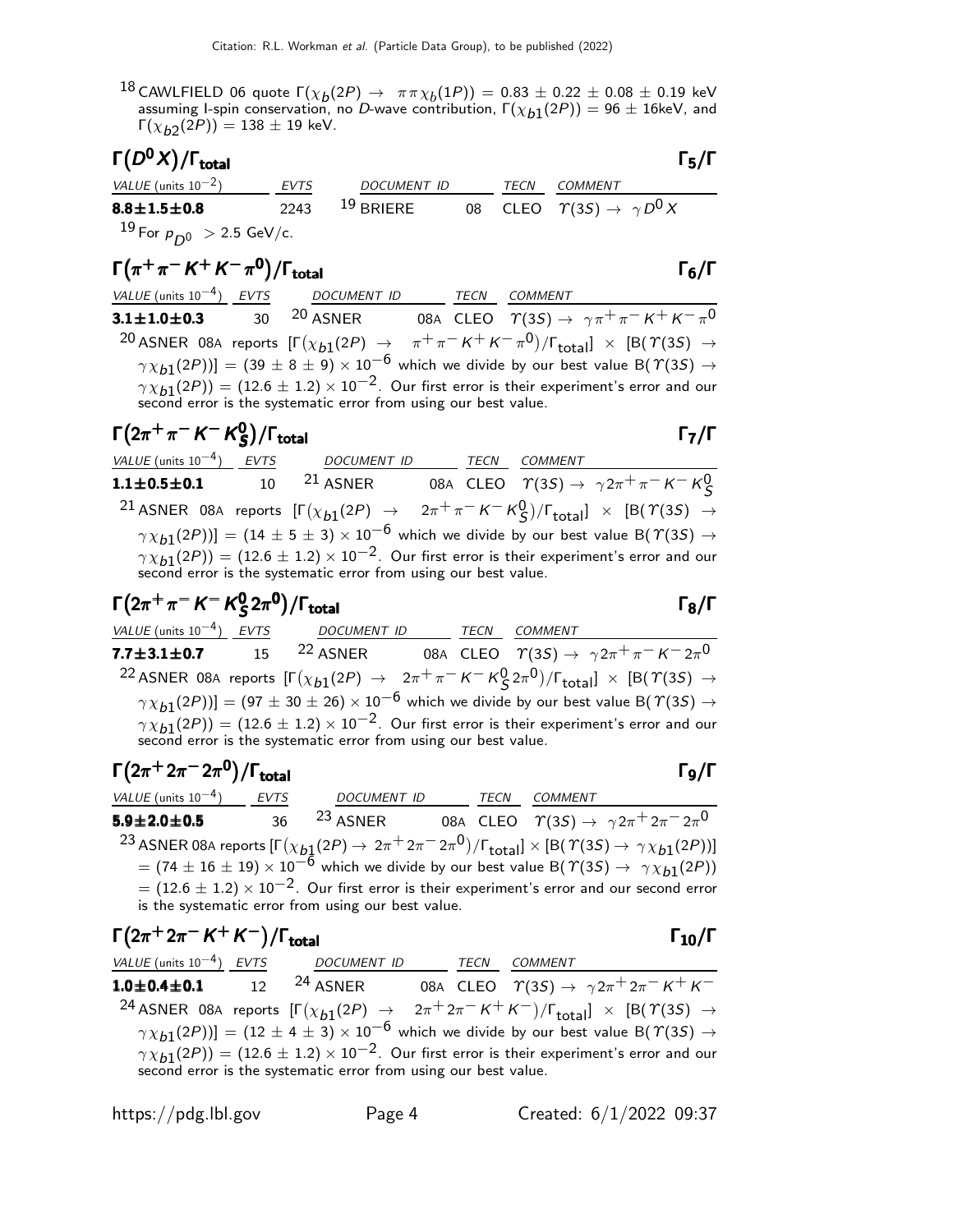# $\Gamma(2\pi^+ 2\pi^- K^+ K^- \pi^0)/\Gamma_{\text{total}}$  Γ<sub>11</sub>/Γ

| VALUE (units $10^{-4}$ ) EVTS DOCUMENT ID |                                                                 | TECN | COMMENT                                                                                                                             |
|-------------------------------------------|-----------------------------------------------------------------|------|-------------------------------------------------------------------------------------------------------------------------------------|
| 5.5 $\pm$ 1.7 $\pm$ 0.5 38 $^{25}$ asner  |                                                                 |      | 08A CLEO $\quad \  \  \Upsilon(3S) \rightarrow \ \ \gamma \, 2\pi^+ \, 2\pi^- \, K^+ \, K^- \, \pi^0$                               |
|                                           |                                                                 |      | <sup>25</sup> ASNER 08A reports $[\Gamma(\chi_{b1}(2P) \to 2\pi^+ 2\pi^- K^+ K^- \pi^0)/\Gamma_{\text{total}}] \times [B(T(3S) \to$ |
|                                           |                                                                 |      | $\gamma \chi_{b1}(2P)$ ] = (69 ± 13 ± 17) × 10 <sup>-6</sup> which we divide by our best value B( $\gamma$ (3S) $\rightarrow$       |
|                                           |                                                                 |      | $\gamma \chi_{b1}(2P)$ = (12.6 ± 1.2) × 10 <sup>-2</sup> . Our first error is their experiment's error and our                      |
|                                           | second error is the systematic error from using our best value. |      |                                                                                                                                     |

## $\Gamma(2\pi^+ 2\pi^- K^+ K^- 2\pi^0)/\Gamma_{\text{total}}$  Γ<sub>12</sub>/Γ VALUE (units 10<sup>-4</sup>) EVTS DOCUMENT ID TECN COMMENT

total and  $12/1$ 

**9.6±3.5±0.9** 27 26 ASNER 08A CLEO  $T(3S) \to \gamma 2\pi^+ 2\pi^- K^+ K^- 2\pi^0$  $^{26}$  ASNER 08A reports  $[\Gamma(\chi_{b1}(2P) \to 2\pi^+ 2\pi^- K^+ K^- 2\pi^0)/\Gamma_{\rm total}]\times [B(\Upsilon(3S) \to$  $(\gamma \chi_{b1}(2P))] = (121 \pm 29 \pm 33) \times 10^{-6}$  which we divide by our best value B( $\gamma$ (3S)  $\rightarrow$  $\gamma \chi_{b1}(2P)) = (12.6 \pm 1.2) \times 10^{-2}$ . Our first error is their experiment's error and our second error is the systematic error from using our best value.

#### $\Gamma(3\pi^+ 2\pi^- K^- K^0_S)$  $\Gamma(3\pi^+ 2\pi^- K^- K^0_S \pi^0)/\Gamma_{\text{total}}$  Γ<sub>13</sub>/Γ

| VALUE (units $10^{-4}$ ) EVTS DOCUMENT ID      |                                                                 | TECN | COMMENT                                                                                                                                                      |
|------------------------------------------------|-----------------------------------------------------------------|------|--------------------------------------------------------------------------------------------------------------------------------------------------------------|
| 6.7 $\pm$ 2.5 $\pm$ 0.6 17 <sup>27</sup> asner |                                                                 |      | 08A CLEO $\Upsilon(35) \to \gamma 3\pi^+ 2\pi^- K^- K^0_S \pi^0$                                                                                             |
|                                                |                                                                 |      | <sup>27</sup> ASNER 08A reports $[\Gamma(\chi_{b1}(2P) \rightarrow 3\pi^+ 2\pi^- K^- K^0_S \pi^0)/\Gamma_{\text{total}}] \times [B(\Upsilon(3S) \rightarrow$ |
|                                                |                                                                 |      | $\gamma \chi_{b1}(2P)$ ] = (85 ± 23 ± 22) × 10 <sup>-6</sup> which we divide by our best value B( $\gamma$ (3S) $\rightarrow$                                |
|                                                |                                                                 |      | $\gamma \chi_{b1}(2P)$ ) = (12.6 ± 1.2) × 10 <sup>-2</sup> . Our first error is their experiment's error and our                                             |
|                                                | second error is the systematic error from using our best value. |      |                                                                                                                                                              |

 $\Gamma(3\pi^+3\pi^-)/\Gamma_{\rm total}$  Γ<sub>14</sub>/Γ

total and  $14/1$ 

| VALUE (units $10^{-4}$ )                        | <b>EVTS</b> | <b>DOCUMENT ID</b>  | TECN | COMMENT                                                                                                                                            |
|-------------------------------------------------|-------------|---------------------|------|----------------------------------------------------------------------------------------------------------------------------------------------------|
| $1.2 \pm 0.4 \pm 0.1$                           | 18          | <sup>28</sup> ASNER |      | 08A CLEO $\ \ \Upsilon(3S) \rightarrow \ \ \gamma \, 3 \pi^+ \, 3 \pi^-$                                                                           |
|                                                 |             |                     |      | <sup>28</sup> ASNER 08A reports $[\Gamma(\chi_{b1}(2P) \to 3\pi^+3\pi^-)/\Gamma_{\text{total}}] \times [B(\Upsilon(3S) \to \gamma \chi_{b1}(2P))]$ |
|                                                 |             |                     |      | $= (15 \pm 4 \pm 3) \times 10^{-6}$ which we divide by our best value B( $\Upsilon(35) \rightarrow \gamma \chi_{b1}(2P)$ ) =                       |
|                                                 |             |                     |      | $(12.6 \pm 1.2) \times 10^{-2}$ . Our first error is their experiment's error and our second error is                                              |
| the systematic error from using our best value. |             |                     |      |                                                                                                                                                    |

| $\Gamma(3\pi^{+}3\pi^{-}2\pi^{0})/\Gamma_{\text{total}}$                                                                                                 |             |                                                                                                                       |             |                | $\Gamma_{15}/\Gamma$                                            |
|----------------------------------------------------------------------------------------------------------------------------------------------------------|-------------|-----------------------------------------------------------------------------------------------------------------------|-------------|----------------|-----------------------------------------------------------------|
| VALUE (units $10^{-4}$ )                                                                                                                                 | <b>EVTS</b> | <b>DOCUMENT ID</b>                                                                                                    | <b>TECN</b> | <b>COMMENT</b> |                                                                 |
| $12 + 4 + 1$                                                                                                                                             | 44          | <sup>29</sup> ASNER                                                                                                   |             |                | 08A CLEO $\Upsilon(35) \rightarrow \gamma 3\pi^+ 3\pi^- 2\pi^0$ |
| <sup>29</sup> ASNER 08A reports $[\Gamma(\chi_{b1}(2P) \to 3\pi^+3\pi^-2\pi^0)/\Gamma_{\text{total}}] \times [B(\Upsilon(3S) \to \gamma \chi_{b1}(2P))]$ |             |                                                                                                                       |             |                |                                                                 |
|                                                                                                                                                          |             | $= (150 \pm 30 \pm 40) \times 10^{-6}$ which we divide by our best value B( $\Upsilon(35) \rightarrow \Upsilon(36)$ ) |             |                |                                                                 |
|                                                                                                                                                          |             | $=$ (12.6 $\pm$ 1.2) $\times$ 10 <sup>-2</sup> . Our first error is their experiment's error and our second error     |             |                |                                                                 |
|                                                                                                                                                          |             | is the systematic error from using our best value.                                                                    |             |                |                                                                 |

| $\Gamma(3\pi^+3\pi^- K^+ K^-)/\Gamma_{\text{total}}$ |                                                                                                                                                                                                                                                                                                                  |      |         | $\Gamma_{16}/\Gamma$ |
|------------------------------------------------------|------------------------------------------------------------------------------------------------------------------------------------------------------------------------------------------------------------------------------------------------------------------------------------------------------------------|------|---------|----------------------|
|                                                      | VALUE (units $10^{-4}$ ) EVTS DOCUMENT ID                                                                                                                                                                                                                                                                        | TECN | COMMENT |                      |
|                                                      | <b>2.0±0.7±0.2</b> 16 <sup>30</sup> ASNER 08A CLEO $\Upsilon(3S) \to \gamma 3\pi^+ 3\pi^- K^+ K^-$                                                                                                                                                                                                               |      |         |                      |
|                                                      | 30 ASNER 08A reports $[\Gamma(\chi_{b1}(2P) \rightarrow 3\pi^+3\pi^- K^+ K^-)/\Gamma_{\text{total}}] \times [B(T(3S) \rightarrow$                                                                                                                                                                                |      |         |                      |
|                                                      | $\gamma \chi_{b1}(2P)$ ] = (25 ± 7 ± 6) × 10 <sup>-6</sup> which we divide by our best value B( $\gamma$ (3S) $\rightarrow$<br>$\gamma \chi_{b1}(2P)$ = (12.6 ± 1.2) × 10 <sup>-2</sup> . Our first error is their experiment's error and our<br>second error is the systematic error from using our best value. |      |         |                      |

https://pdg.lbl.gov Page 5 Created: 6/1/2022 09:37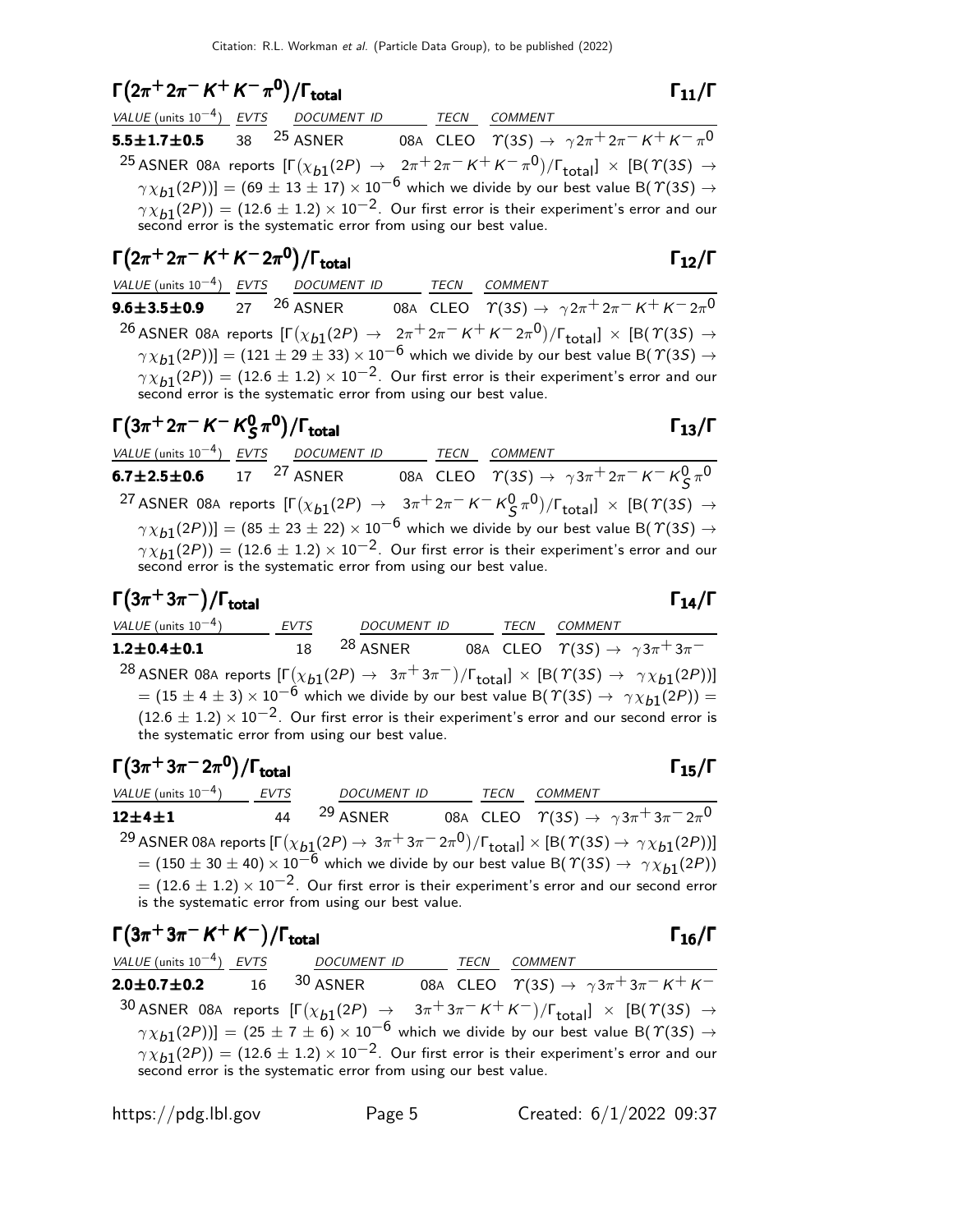# $\Gamma(3\pi^+3\pi^- K^+ K^-\pi^0)/\Gamma_{\text{total}}$  Γ<sub>17</sub>/Γ

| VALUE (units $10^{-4}$ ) EVTS DOCUMENT ID |  | TECN | <i>COMMENT</i>                                                                                                                                                                 |
|-------------------------------------------|--|------|--------------------------------------------------------------------------------------------------------------------------------------------------------------------------------|
| 6.1 $\pm$ 2.1 $\pm$ 0.6 25 $^{31}$ asner  |  |      | 08A CLEO $\Upsilon(35) \rightarrow \gamma 3\pi + 3\pi - K + K - \pi^0$                                                                                                         |
|                                           |  |      | 31 ASNER 08A reports $[\Gamma(\chi_{b1}(2P) \rightarrow 3\pi^+3\pi^- K^+ K^- \pi^0)/\Gamma_{\text{total}}] \times [B(T(3S) \rightarrow$                                        |
|                                           |  |      | $\gamma \chi_{b1}(2P)$ ] = (77 ± 17 ± 21) × 10 <sup>-6</sup> which we divide by our best value B( $\gamma$ (3S) $\rightarrow$                                                  |
|                                           |  |      | $\gamma \chi_{b1}(2P)$ = (12.6 ± 1.2) × 10 <sup>-2</sup> . Our first error is their experiment's error and our second error is the systematic error from using our best value. |
|                                           |  |      |                                                                                                                                                                                |

| $\Gamma(4\pi^+4\pi^-)/\Gamma_\text{total}$      |      |                    |      | $\Gamma_{18}/\Gamma$                                                                                                                                                                                                                                                                                                                                                              |
|-------------------------------------------------|------|--------------------|------|-----------------------------------------------------------------------------------------------------------------------------------------------------------------------------------------------------------------------------------------------------------------------------------------------------------------------------------------------------------------------------------|
| <i>VALUE</i> (units $10^{-4}$ )                 | EVTS | <b>DOCUMENT ID</b> | TECN | <b>COMMENT</b>                                                                                                                                                                                                                                                                                                                                                                    |
| $1.7 \pm 0.6 \pm 0.2$                           | 16   | $32$ ASNER         |      | 08A CLEO $\varUpsilon(3S) \rightarrow \gamma 4\pi^+ 4\pi^-$                                                                                                                                                                                                                                                                                                                       |
| the systematic error from using our best value. |      |                    |      | 32 ASNER 08A reports $[\Gamma(\chi_{b1}(2P) \to 4\pi^+ 4\pi^-)/\Gamma_{\text{total}}] \times [B(\Upsilon(3S) \to \gamma \chi_{b1}(2P))]$<br>$= (22 \pm 6 \pm 5) \times 10^{-6}$ which we divide by our best value B( $\Upsilon(35) \rightarrow \gamma \chi_{b1}(2P)$ ) =<br>$(12.6 \pm 1.2) \times 10^{-2}$ . Our first error is their experiment's error and our second error is |

| $\Gamma(4\pi^{+}4\pi^{-}2\pi^{0})/\Gamma_{\text{total}}$                                                                                        |             |                                                                                                                                                                         |      |                | $\Gamma_{19}/\Gamma$                                            |
|-------------------------------------------------------------------------------------------------------------------------------------------------|-------------|-------------------------------------------------------------------------------------------------------------------------------------------------------------------------|------|----------------|-----------------------------------------------------------------|
| VALUE (units $10^{-4}$ )                                                                                                                        | <b>EVTS</b> | <b>DOCUMENT ID</b>                                                                                                                                                      | TECN | <b>COMMENT</b> |                                                                 |
| $19 + 7 + 2$                                                                                                                                    | 41          | <sup>33</sup> ASNER                                                                                                                                                     |      |                | 08A CLEO $\Upsilon(35) \rightarrow \gamma 4\pi^+ 4\pi^- 2\pi^0$ |
| 33 ASNER 08A reports $[\Gamma(\chi_{b1}(2P) \to 4\pi^+ 4\pi^- 2\pi^0)/\Gamma_{\text{total}}] \times [B(\Upsilon(3S) \to \gamma \chi_{b1}(2P))]$ |             |                                                                                                                                                                         |      |                |                                                                 |
|                                                                                                                                                 |             | $= (241 \pm 47 \pm 72) \times 10^{-6}$ which we divide by our best value B( $\Upsilon(35) \rightarrow \Upsilon(36)$ )                                                   |      |                |                                                                 |
|                                                                                                                                                 |             | $=$ (12.6 $\pm$ 1.2) $\times$ 10 <sup>-2</sup> . Our first error is their experiment's error and our second error<br>is the systematic error from using our best value. |      |                |                                                                 |

## $\chi_{b1}(2P)$  Cross-Particle Branching Ratios

### $\Gamma\big(\chi_{b1}(2P) \to \, \gamma \; \Upsilon(1S)\big)/\Gamma_{\rm total}\; \times\; \Gamma\big(\, \Upsilon(3S) \to \, \gamma \, \chi_{b1}(2P)\big)/\Gamma_{\rm total}$ Γ $_3/\Gamma \times \Gamma _{21}^{\textstyle \Upsilon (3S)}/\Gamma ^{\textstyle \Upsilon (3S)}$  $\lambda_{\mathcal{S}}(\chi_{b1}(2P) \to \gamma \varUpsilon(1S))/\Gamma_{\mathrm{total}} \, \times \, \Gamma\big(\varUpsilon(3S) \to \gamma \chi_{b1}(2P)\big)/\Gamma_{\mathrm{total}}$  $\Gamma_3/\Gamma \times \Gamma_{21}^{\Upsilon(3S)}/\Gamma^{\Upsilon(3S)}$  $\Gamma(\chi_{b1}(2P) \rightarrow \gamma \varUpsilon(1S))/\Gamma_{\rm total} \times \Gamma(\varUpsilon(3S) \rightarrow \gamma \chi_{b1}(2P))/\Gamma_{\rm tot}$ <br>Γ<sub>3</sub>/Γ × Γ  $\Upsilon(3S)$  $\chi_{b1}(2P) \rightarrow \gamma \varUpsilon(1S))/\Gamma_{\rm total} \times \; \mathsf{\Gamma}\bigl(\varUpsilon(3S) \rightarrow \gamma \chi_{b1}(2P)\bigr)/\Gamma_{\rm total} \nonumber \ \Gamma_3/\Gamma \times \Gamma_{21}^{\varUpsilon(3S)}/\Gamma^{\varUpsilon(3S)}$  $_3/\Gamma \times \Gamma_{21}^{T(3S)}/\Gamma^{T(3S)}$ VALUE (units  $10^{-3}$ ) EVTS DOCUMENT ID TECN COMMENT 12.4 $\pm$ 0.3 $\pm$ 0.6 15k LEES 11J BABR  $\gamma$ (3*S*)  $\rightarrow$   $X\gamma$  $B(\chi_{b1}(2P) \to \gamma \Upsilon(1S)) \times B(\Upsilon(3S) \to \gamma \chi_{b1}(2P)) \times B(\Upsilon(1S) \to \ell^+ \ell^-)$ VALUE (units 10<sup>-4</sup>) EVTS DOCUMENT ID TECN COMMENT  $2.9 \pm 0.4$  OUR AVERAGE Error includes scale factor of 1.9. See the ideogram below.  $3.52^{+0.28}_{-0.27}$   $-0.18$ 34 LEES 14M BABR  $\gamma(3S) \rightarrow \gamma \gamma \mu^+ \mu^ 3.24 \pm 0.56 \pm 0.41$  58  $35$  CRAWFORD 92B CLE2  $\gamma'(3S) \rightarrow \gamma \gamma \ell^+ \ell^-$ <br> $2.34 \pm 0.28 \pm 0.15$   $36$  HEINTZ 92 CSB2  $\gamma'(3S) \rightarrow \gamma \gamma \ell^+ \ell^ 2.34\pm0.28\pm0.15$  36 HEINTZ 92 CSB2  $\gamma(3S) \rightarrow \gamma \gamma \ell^+ \ell^-$ 34 From a sample of  $\Upsilon(3S) \rightarrow \gamma \gamma \mu^+ \mu^-$  with one converted photon. 35 CRAWFORD 92B quotes  $2 \times B(\Upsilon(3S) \rightarrow \gamma \chi_{b,I}(2P)) B(\chi_{b,I}(2P) \rightarrow \gamma \Upsilon(nS))$  $B(\Upsilon(nS) \rightarrow \ell^+ \ell^-)$ .  $^{36}$  Calculated by us.  $\;$  HEINTZ 92 quotes B $(\varUpsilon(3S)$   $\;\rightarrow\;\; \gamma \chi_{b1}(2P))\;\times$ B $(\chi_{b1}(2P)\;\rightarrow\;$

 $\gamma \Upsilon(1S)$  = (0.91 ± 0.11 ± 0.06)% using B( $\Upsilon(1S) \rightarrow \mu^+ \mu^-$ ) = (2.57 ± 0.05)%.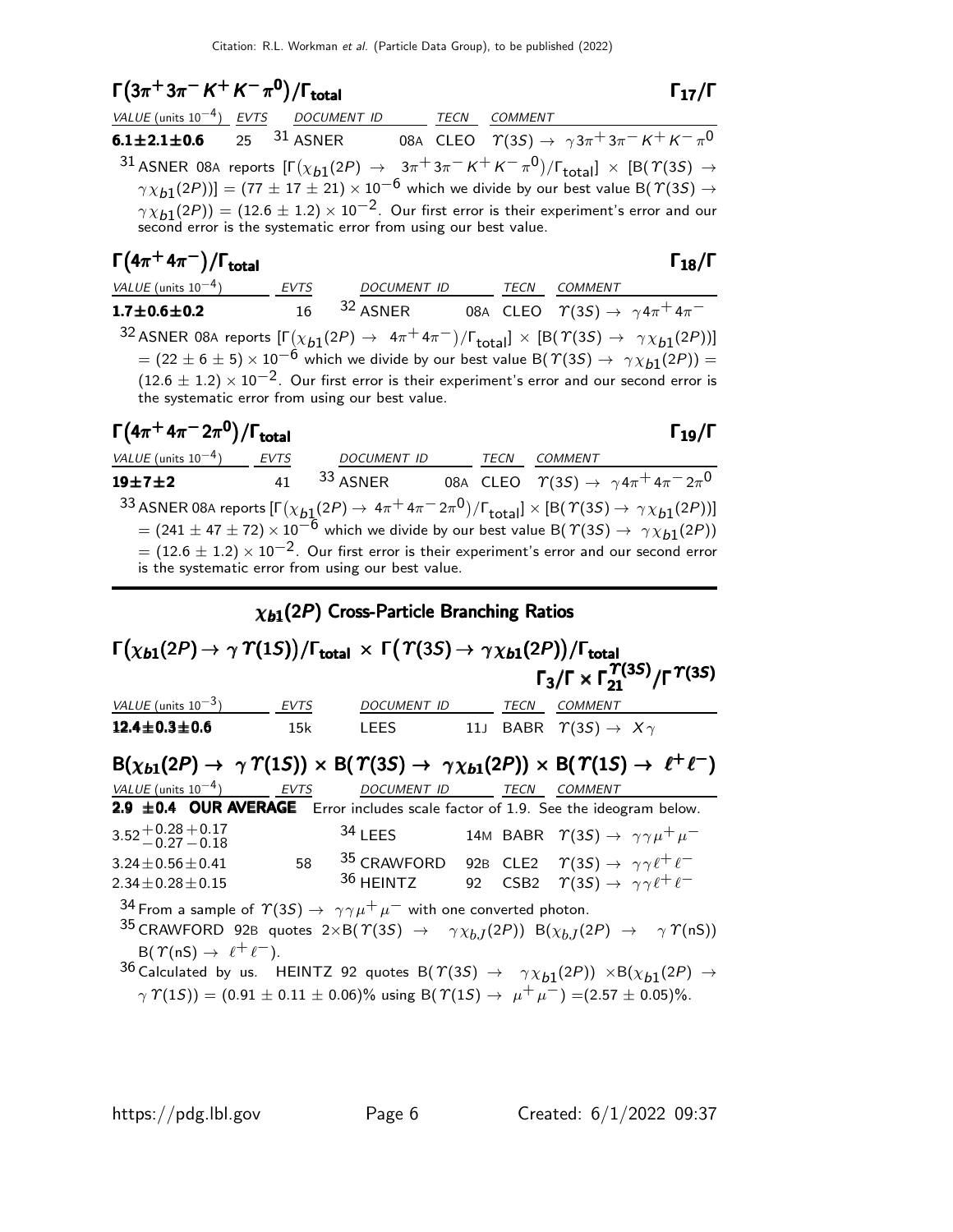